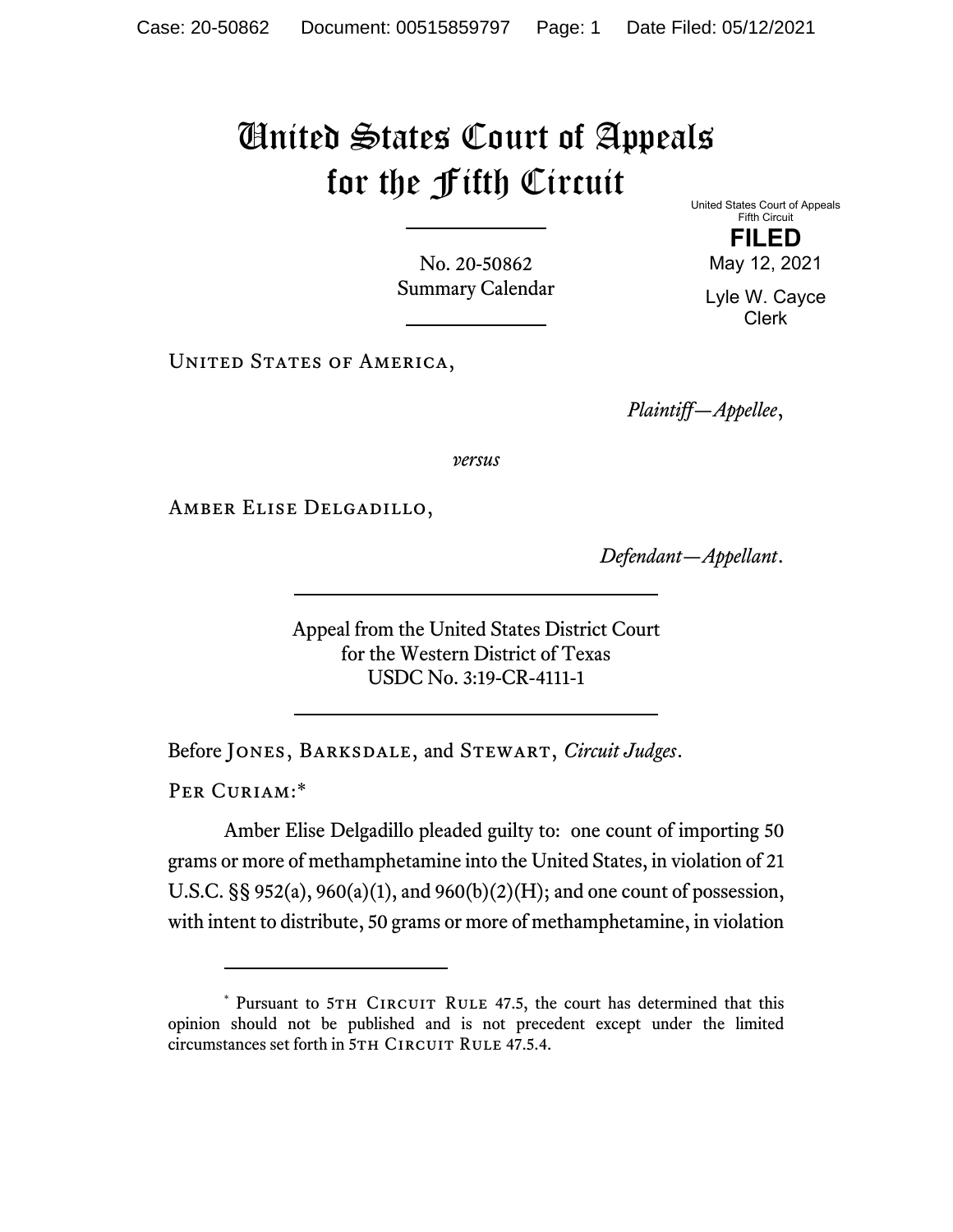## No. 20-50862

of 21 U.S.C. §§ 841(a)(1) and 841(b)(1)(B)(viii). She received, *inter alia*, a sentence of 46-months' imprisonment (the bottom of the applicable Sentencing Guidelines range). Delgadillo contends her within-Guidelines sentence is substantively unreasonable, claiming the district court: relied too heavily on the sentencing range, which overstated the seriousness of her offense; and failed to give appropriate weight to the sentencing factors in 18 U.S.C. § 3553(a).

Although post-*Booker*, the Sentencing Guidelines are advisory only, the district court must avoid significant procedural error, such as improperly calculating the Guidelines sentencing range. *Gall v. United States*, 552 U.S. 38, 46, 51 (2007). If no such procedural error exists, a properly preserved objection to an ultimate sentence is reviewed for substantive reasonableness under an abuse-of-discretion standard. *Id*. at 51; *United States v. Delgado-Martinez*, 564 F.3d 750, 751–53 (5th Cir. 2009). In that respect, for issues preserved in district court, its application of the Guidelines is reviewed *de novo*; its factual findings, only for clear error. *E.g.*, *United States v. Cisneros-Gutierrez*, 517 F.3d 751, 764 (5th Cir. 2008). A properly calculated sentence within the Guidelines range, as in this instance, is presumptively reasonable. *United States v. Cooks*, 589 F.3d 173, 186 (5th Cir. 2009); *see, e.g., United States v. Miller*, 665 F.3d 114, 119 (5th Cir. 2011) (noting the presumption of reasonableness applies to within-Guidelines sentences "even if the applicable Guideline is not empirically based").

In maintaining her within-Guidelines sentence is substantively unreasonable, Delgadillo relies upon mitigating circumstances claimed relevant to the offense and her personal characteristics. At sentencing, the court considered her claims for mitigation and assessed the § 3553(a) factors, concluding her case did not warrant a downward variance from the Guidelines sentencing range. Delgadillo's contention amounts to a request for this court to reweigh the  $\S$  3553(a) factors, which is contrary to the above-